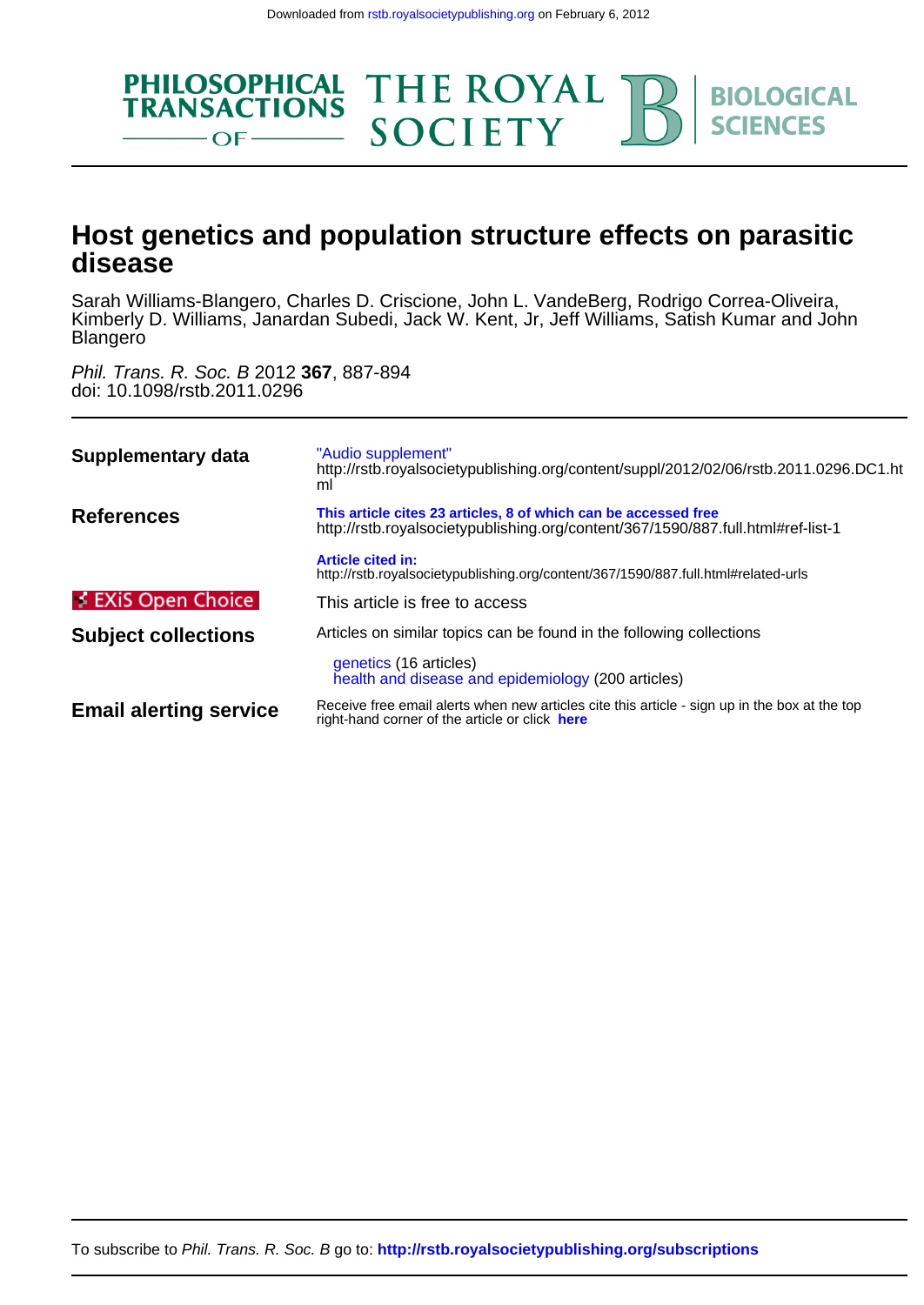

Research

# Host genetics and population structure effects on parasitic disease

Sarah Williams-Blangero<sup>1,\*</sup>, Charles D. Criscione<sup>2</sup>, John L. Vande $\mathrm{Berg^{1,3},}$  Rodrigo Correa-Oliveira $^4$ , Kimberly D. Williams $^5$ , Janardan Subedi<sup>6</sup>, Jack W. Kent Jr<sup>1</sup>, Jeff Williams<sup>1</sup>, Satish Kumar<sup>1</sup> and John Blangero<sup>1</sup>

<sup>1</sup>Department of Genetics, Texas Biomedical Research Institute, PO Box 760549, San Antonio,

TX 78245, USA<br><sup>2</sup>Department of Biology, Texas A&M University, 3258 TAMU, College Station, TX 77843, USA

<sup>3</sup>Southwest National Primate Research Center, PO Box 760549, San Antonio, TX 78245, USA<br><sup>4</sup>Centre de Pesquisas, Pené Bashou, EIOCPUZ Minas, 4r. Augusto de Linea 1715, Belo Horizon

<sup>4</sup> Centro de Pesquisas, René Rachou, FIOCRUZ Minas, Av. Augusto de Lima 1715, Belo Horizonte,

Minas Gerais, Brazil<br><sup>5</sup>Department of Anthropology, Temple University, 210 Gladfelter Hall, 1115 Polett Walk, Philadelphia, PA 19122, USA

6 Department of Sociology and Gerontology, Miami University, Upham 358, Oxford, OH 45056, USA

Host genetic factors exert significant influences on differential susceptibility to many infectious diseases. In addition, population structure of both host and parasite may influence disease distribution patterns. In this study, we assess the effects of population structure on infectious disease in two populations in which host genetic factors influencing susceptibility to parasitic disease have been extensively studied. The first population is the Jirel population of eastern Nepal that has been the subject of research on the determinants of differential susceptibility to soil-transmitted helminth infections. The second group is a Brazilian population residing in an area endemic for Trypanosoma cruzi infection that has been assessed for genetic influences on differential disease progression in Chagas disease. For measures of Ascaris worm burden, within-population host genetic effects are generally more important than host population structure factors in determining patterns of infectious disease. No significant influences of population structure on measures associated with progression of cardiac disease in individuals who were seropositive for T. cruzi infection were found.

Keywords: population structure; genetics of infectious disease susceptibility; intestinal worms; Chagas disease

## 1. INTRODUCTION

## (a) Genetic determinants of infectious disease susceptibility

Host genetic factors exert significant influences on differential susceptibility to many infectious diseases  $[1-3]$  $[1-3]$  $[1-3]$  $[1-3]$ . Our group has been working on the genetic determinants of susceptibility to parasitic disease since the early 1990s [[4,5\]](#page-7-0). This work has resulted in the genetic characterization of susceptibility to infection both in intestinal worm infections and Chagas disease, and in the mapping of quantitative trait loci influencing soil-transmitted helminthiases [[4](#page-7-0)–[9](#page-7-0)]. The discussion meeting on 'Human evolution, migration, and history as revealed by genetics, immunity, and infection' provided the impetus to explore the potential influence of population structure on patterns of

\* Author for correspondence [\(sarah@txbiomedgenetics.org\)](mailto:sarah@txbiomedgenetics.org).

infectious disease in two populations which our group had already studied.

# (b) The Jiri Helminth Project

The Jiri Helminth Project was established in 1995 with the goal of determining the genetic components of susceptibility to helminthic infection in an endemic population [\[5,6](#page-7-0)]. The study was based in the Jiri region of Dolakha district in the eastern hills of Nepal, and focused on the Jirel ethnic group. Some ethnohistorical accounts and population genetic studies have suggested that this ethnic group is a hybrid population derived from Sunwars and Sherpas [\[10,11\]](#page-7-0). Members of the Jirel population were sampled from across seven villages in the Jiri region. All sampled members of the population belong to a single highly complex pedigree, which is one of the largest and statistically most powerful human pedigrees available for genetic analysis. The pedigree of the population was reconstructed using the approach outlined by Williams-Blangero & Blangero [\[12\]](#page-7-0).

One contribution of 14 to a Discussion Meeting Issue 'Immunity, infection, migration and human evolution'.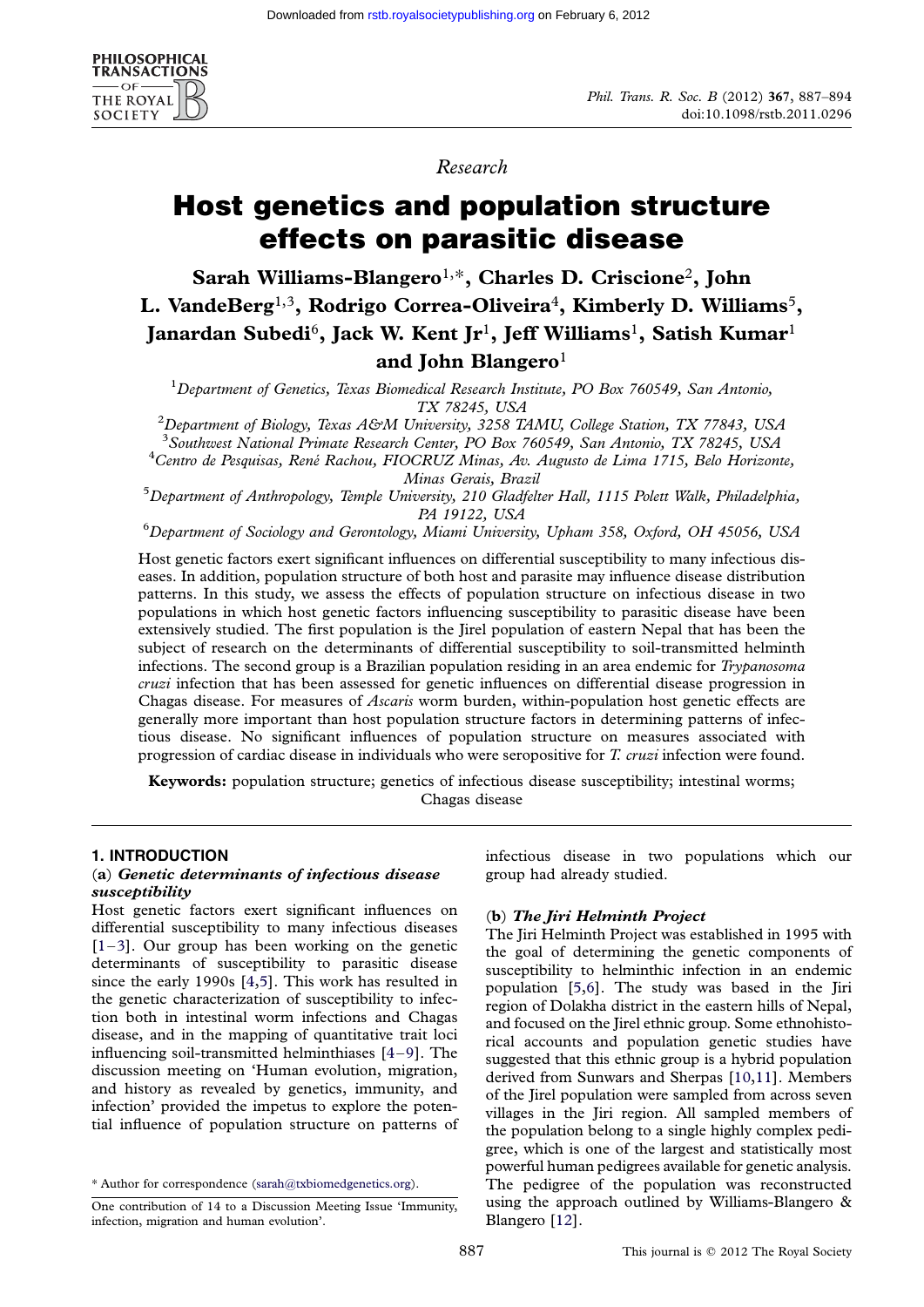Phenotypic information was determined for members of the population in the following manner as is described by Williams-Blangero et al. [\[5\]](#page-7-0). First, a meeting was held at the village level in each of the villages to explain the purpose of the study and encourage participation. Following these general meetings, recruitment of study participants was carried out on a household basis. Individuals aged 3 years and older were recruited following a protocol approved by the University of Texas Health Science Center at San Antonio Institutional Review Board and the Nepal Health Research Council. Following enrolment, there was a clinic visit for collection of blood samples for extraction of DNA, and all individuals were given a dose of albendazole, an effective anthelmintic drug. Individuals were provided with collection containers to take home, and all stools passed over the 4 days following treatment were collected. Faecal samples were filtered to obtain worm counts for each individual host, and worms were weighed to determine total worm weight for each individual host [[5](#page-7-0)].

The Jirel study participants have been genetically characterized as part of a long-term genome-wide scan study  $[6-8]$  $[6-8]$  $[6-8]$  $[6-8]$ , and a portion of the population has been characterized using the Illumina 660 Bead-Chip. Genome-wide single nucleotide polymorphism (SNP) data are available for a total of 819 individuals. The roundworms collected from the Jirel participants have been characterized for 23 microsatellites each, and genetic data are available for a total of 1094 worms collected from 320 people belonging to a total of 165 households [[13](#page-7-0),[14](#page-7-0)].

#### (c) The Posse Family study

The Posse Family study was initiated in 1996 to characterize genes that influence susceptibility to infection with the parasitic organism Trypanosoma cruzi and subsequent cardiac disease progression in American trypanosomiasis or Chagas disease. The rural Posse region of Goiás, Brazil is endemic for Chagas disease with approximately 50 per cent of the adult population being seropositive for T. cruzi infection [[9](#page-7-0)]. T. cruzi is transmitted to humans by triatomid or kissing bugs [\[15\]](#page-7-0). The bugs live in the mud walls and thatched roofs of houses in endemic areas, and descend at night to feed on the human host. Chagas disease results from long-term infection with T. cruzi [[15\]](#page-7-0).

Sampling for our study of Chagas disease was performed on a house-to-house basis in the villages of the Posse region. We collected blood samples to determine seropositivity for T. cruzi infection and for genetic assessments. Additionally, we collected electrocardiograms (ECGs) from each sampled individual in order to measure aspects of cardiac disease progression in T. cruzi-infected individuals [[9](#page-7-0),[16\]](#page-7-0). Pedigrees were reconstructed as described by Williams-Blangero & Blangero [\[12\]](#page-7-0). Although primarily of Hispanic European descent, this population is expected to be substantially more admixed than the Jirel population. Both Amerindian and African admixture are prominent in much of Brazil.

### (d) Population structure and infectious disease susceptibility

Our work on Chagas disease and intestinal helminth infections has resulted in the mapping of genes that influence helminthic infection and in the characterization of genetic components that influence Chagas disease. However, these are complex diseases with multi-factorial determinations and the question of whether or not underlying population structure influences infectious disease patterns is an intriguing one. In addition, parasite genes and population structuring of the parasites themselves may be important determinants of disease patterns in the host population [\[13,14](#page-7-0)].

Populations are substructured along many lines, including family structure which we study extensively as part of our genetic studies. However, they are also substructured at higher levels including by geographical distance, by differential admixture and by genetic drift among subpopulations.

#### 2. MATERIAL AND METHODS

### (a) Host and worm genetic effects on host Ascaris burden

We first wanted to determine if both host genes and worm genes are important for determining the distribution of Ascaris worm burden in the Jirel population. For this analysis, we used data available for 320 individuals (including 141 males and 179 females ranging in age from 3 to 79 years). The 1094 Ascaris worms collected from these individuals were characterized for a total of 23 genetic markers [[13,14\]](#page-7-0).

Using variance decomposition theory, we derived a model that allowed the infection-related phenotypic variance to be decomposed into components that are owing to host genetic factors, genetic variation among the worms and random environmental factors. For *n* host individuals, the  $n \times n$  phenotypic covariance matrix  $(\Omega)$  is given by the following variance component model:

$$
\Omega = (2\Phi h^2 + \mathbf{R}_w w^2 + \mathbf{I} e^2) \sigma_p^2,
$$

where  $2\Phi$  is twice the kinship matrix (i.e. the coefficient of relationship matrix) among individuals which is derived from the host pedigree structure,  $\mathbf{R}_{m}$  represents the estimated coefficient of relationship [\[17\]](#page-7-0) between parasites across hosts (and averaged within host) as measured (see Criscione et al. [\[14](#page-7-0)]) from highly polymorphic short tandem repeat polymorphism in the Ascaris worms collected from the Jirel human host population, and I is the identity matrix. The phenotypic variance of the focal trait is given by  $\sigma_{\rm p}^2$  while the relative variance components associated with each of the structuring matrices are the additive genetic heritability in the hosts  $(h^2)$ , the additive genetic heritability in the worms  $(w^2)$  and the proportion of phenotypic variance owing to random environmental factors  $(e^2 = 1 - h^2 - w^2)$ .

Using a standard maximum-likelihood variance estimation method as implemented in the statistical genetics computer package, SOLAR [[18\]](#page-8-0), we can estimate the parameters of this model along with any mean effect parameters (such as covariate effects). In order to estimate this model, we assume multivariate normality, which is obligately violated for traits such as worm counts. Therefore, we performed direct inverse Gaussian transformations on all phenotypes prior to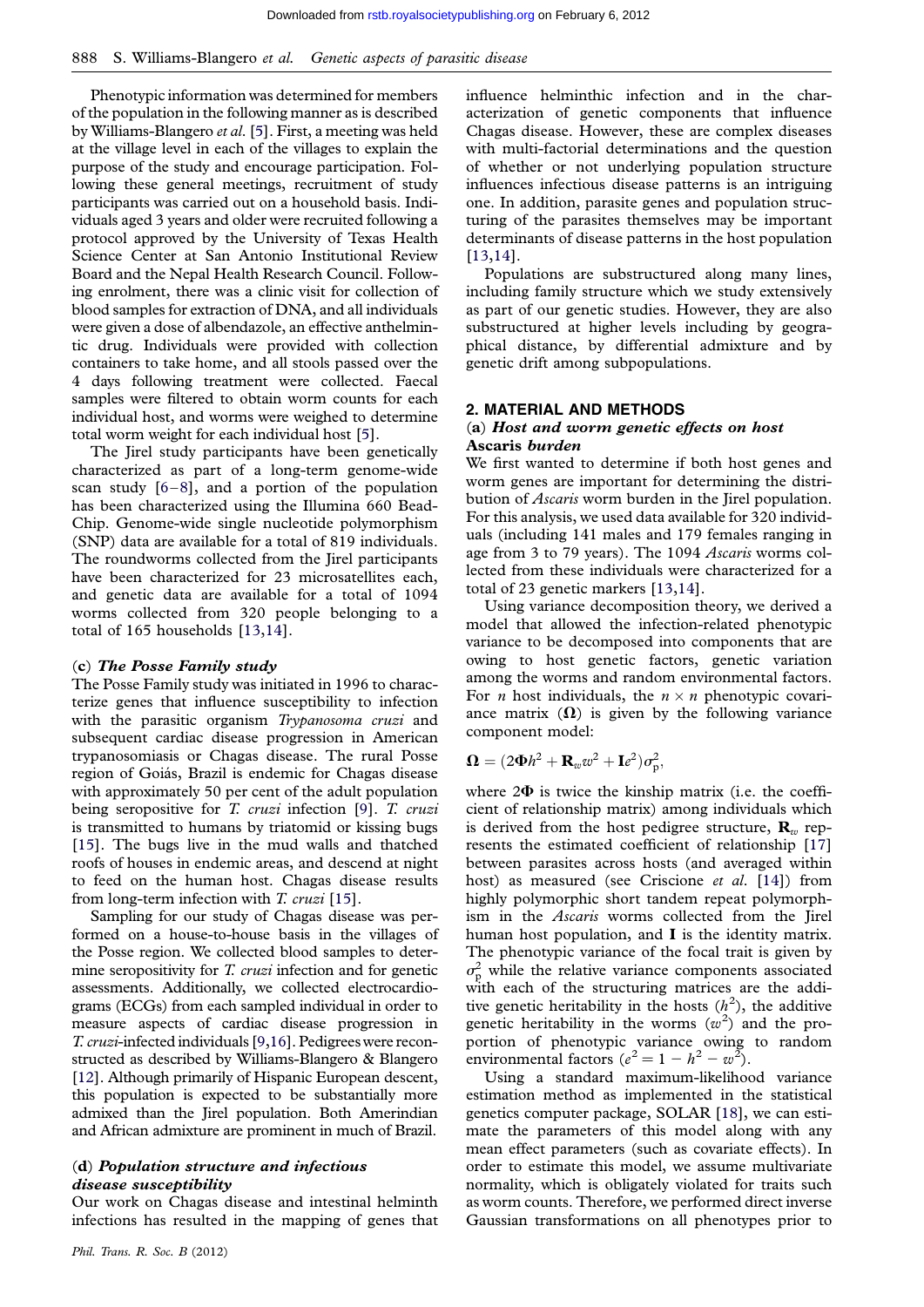analysis. Even after such transformation, these traits are not exactly normal. However, prior analyses have shown that as long as kurtosis is not excessive, the maximumlikelihood analyses provide valid results [\[19](#page-8-0)].

Using this approach, we tested whether nested models that eliminate specific variance components adequately captured the variation accounted for in the most general model (shown above). Likelihood ratio tests (LRTs) were formed as twice the difference in ln likelihoods. Because of boundary conditions (variances must be greater than or equal to zero), the resultant test statistics are distributed as mixtures of chi-squared distributions [[20\]](#page-8-0). For example, when comparing a model that includes both host and worm genetic variance components with one only including host genetics (i.e.  $w^2 = 0$ ), the LRT is distributed as 50 : 50 mixture of a point mass at zero and a chi-squared distribution with 1 d.f. When comparing the more general model with a random environmental model in which both  $h^2$  and  $w^2$  are constrained to zero, the resulting LRT is distributed as  $(1/4)0 + (1/2)\chi_1^2 + (1/4)\chi_2^2$ .

All worm burden traits were normalized using an inverse Gaussian transformation prior to analysis. Covariates for worm burden as assessed by Ascaris total count included sex, age and number of days of sampling post-albendazole. Only age was significant (showing a decrease in total worm count with age,  $p = 0.0160$ . Covariates for worm burden as measured by total Ascaris weight included sex, age, number of days of sampling post-albendazole and sex ratio of worms. Age (decrease in total worm weight with age,  $p = 0.0541$ , number of sampling days (increase in total worm weight with number of days,  $p = 0.0207$ ), and sex ratio (increase in total worm weight with higher proportion of female worms,  $p = 2.6 \times 10^{-9}$ ) were significant.

# (b) Host genetic and spatial effects on host Ascaris burden

Because our sample size of genotyped worms by host was relatively small, we also decided to assess potential spatial effects influencing host worm burden. The inclusion of a random spatial process may also allow inference on worm population structure effects, such as inference of isolation by distance or spatial autocorrelation effects on worm kinship [\[14](#page-7-0)]. For this analysis, we used data on 1108 individuals (544 males and 564 females ranging in age from 3 to 85 years). The covariates considered in the analysis included sex, age and number of sampling days for Ascaris counts, and sex, age, number of days sampling and for Ascaris weight, sex ratio of the worms.

We employed a standard exponential decay model to parametrize the expected correlations between hosts as a function of geographical distance. Because host genetic factors were explicitly accounted for by the pedigree information, any resulting spatial component may represent either: (i) a geographical component of exposure patterns owing to local environmental conditions such as temperature or moisture or (ii) a component resulting from worm population differentiation resulting from an isolation by distance process. In order to account for such a potential spatial process, we amend our previous variance component models as follows:

$$
\mathbf{\Omega} = (2\Phi h^2 + \exp(-\lambda \mathbf{D})s^2 + \mathbf{I}e^2)\sigma_p^2,
$$

where **D** is a matrix of geographical distances (in kilometres) between individuals as assessed from geographical coordinates of the houses that they live in,  $\lambda$ is the exponential decay parameter and  $s^2$  is a new relative variance component that measures the relative proportion of variance accounted for by the random spatial process. The term  $exp(-\lambda \mathbf{D})$  generates a valid spatially decaying positive correlation matrix that structures the spatial variance component. As  $\lambda \rightarrow \infty$ , this model becomes a standard shared household model in which individuals within a household exhibit a correlation of 1, while across households the resulting correlation is 0. This model can also be expanded to allow for host genetic  $\times$  spatial interactions.

# (c) Effect of Jirel population structure on Ascaris worm burden

While our models specifically included host withinpopulation genetic variation, there is also the possibility that some genetic between-group variation influences worm burden measures. Such between-group variation may have resulted from admixture or gene flow with other ethnic populations or be the result of microevolutionary processes that lead to differentiation between Jirel villages. Given the clan-structured nature of Jirel villages and mate choice [\[21](#page-8-0)], we may expect some systematic between-group differentiation.

In order to test for the potential effects of Jirel population structure, we performed principal component analysis (PCA) on SNP genotypes obtained from Illumina 660 BeadChip. SNP data were available for 819 individuals (404 males, 415 females). A PCA panel of SNPs was selected from a full panel of haplotypetagging SNPs based on the following criteria: minimum 1 kb spacing across the autosomal genome; minor allele frequency greater than or equal to 10 per cent; and pairwise linkage disequilibrium  $\leq |\rho| = 0.15$  within a sliding 1 Mb window. For the Jirel cohort, genotypes for 26 272 polymorphic SNPs (out of 561 340 total) were used in 200 founders and other unrelated persons selected from 916 genotyped subjects. The principal components (PCs) were derived only from unrelated individuals in order to avoid detecting structure induced by close biological relationships. SNPs were scored for dosage (zero to two copies) of the minor allele of each SNP. PCA was performed using the prcomp procedure in R (<http://www.r-project.org>), and scores were predicted for the remaining related individuals based on their genotypes. The resulting PCs should only reflect population genetic structure such as systematic gene flow or local admixture or intra-population differentiation such as between-village differences owing to drift and migration patterns. In the unrelated Jirel individuals, the cumulative proportion of total genotypic variance explained by the first four PCs was 4.2 per cent, consistent with the very flat distribution of variance across PCs. This effectively uniform distribution suggests that there is relatively little structure in the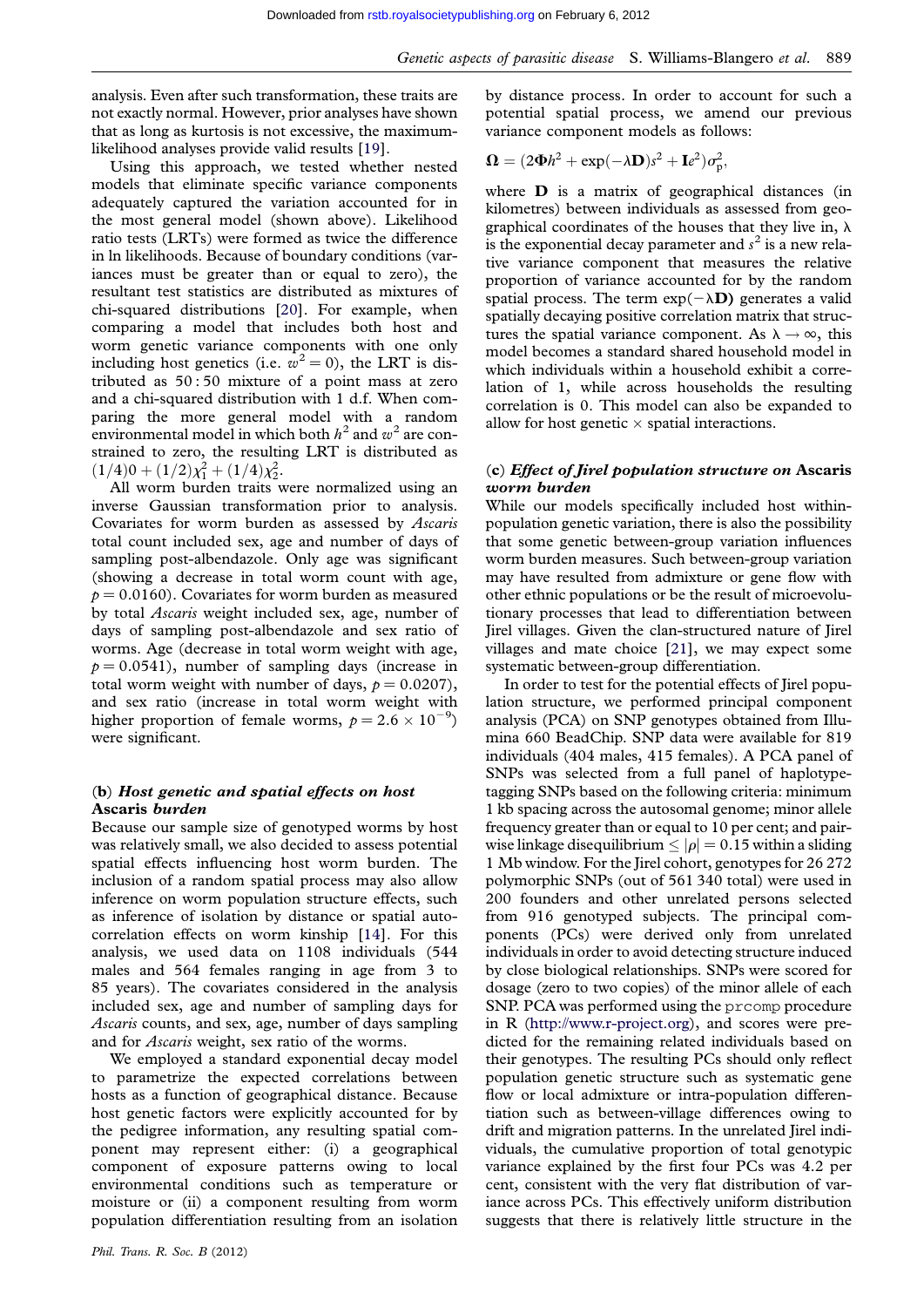| trait                       | model                     | h <sup>2</sup> | $w^2$    | $p$ -value           |
|-----------------------------|---------------------------|----------------|----------|----------------------|
| <i>Ascaris</i> total count  |                           |                |          |                      |
|                             | host genes $+$ worm genes | 0.539          | 0        |                      |
|                             | host genes only           | 0.539          |          | 0.5000               |
|                             | worm genes only           |                | 0.515    | 0.0090               |
|                             | random environment        |                | 0        | $6.8 \times 10^{-9}$ |
| <i>Ascaris</i> total weight |                           |                |          |                      |
|                             | host genes $+$ worm genes | 0.166          | 0.218    |                      |
|                             | host genes only           | 0.369          | 0        | 0.2748               |
|                             | worm genes only           |                | 0.384    | 0.3158               |
|                             | random environment        |                | $\Omega$ | $2.3 \times 10^{-4}$ |

Table 1. Results of joint analysis of host and worm genetic effects on *Ascaris* burden phenotypes.

Jirel population and the structure that is observed probably reflects local admixture with relatively closely related populations and/or Jirel microdifferentiation owing to non-random migration among villages [\[22](#page-8-0)].

In order to test whether Jirel population structure influences worm burden, we performed fixed-effect tests on worm burden using a linear regression model in which SNP-derived PCs were employed as covariates. Because of the relative lack of evidence for embedded genetic structure in the Jirel population (as observed by the small eigenvalues obtained during the PC analysis), we limited formal testing of population structure to the first two PCs. As with our previous analyses, we also included covariates such as sex, age, number of days sampled post-albendazole treatment and sex ratio of worms (for *Ascaris* weight only). These analyses were embedded in a variance component framework in which we explicitly allowed for host additive genetic effects. This allows for adequate handling of the nonindependence among individuals and also eliminates the potential for the test of the PCs to be biased owing to their reflection of close biological kinship. A likelihood ratio test was calculated for each tested PC by comparing a model in which the regression coefficient on the PC was estimated with one in which the regression coefficient was constrained to zero. This provided a LRT that is distributed as a chi-square with a single degree of freedom.

## (d) Effect of Posse population structure on Chagas disease-related traits

Similar to our above analysis of the Jirel population, we performed PCA on high-density SNP data on samples obtained from the Posse population. These samples were limited to *T. cruzi*-infected individuals. Using the same SNP selection process as described above, we selected 25 740 out of 1.14 M total SNPs (obtained using the Illumina HumanOmni1-Quad chip). The currently genotyped sample is substantially smaller than our Jirel example. For this smaller cohort, we identified 49 unrelated individuals (out of 559 total T. cruzi-infected individuals with complete data) to perform the PCA. From these results, we used the estimated PC coefficients to project PCs for the rest of the related sample. As expected, there was substantially greater genetic population structure in the Posse sample relative to that observed in the Jirels, with the first four PCs of the SNP variation cumulatively

explaining 13.4 per cent of total variance (i.e. greater than three times that observed in the Jirels). This greater evidence for systematic population structure is presumably the result of larger scale admixture in the Brazilian population.

As with our analyses of the effects of population structure on worm burden in Nepal and given the greater a priori evidence for population structure in the Posse population, we performed fixed effect-based effects on the first four PCs allowing for residual nonindependence among related individuals owing to additive genetic effects. For each phenotype, we also simultaneously allowed for covariate effects including sex, age, sex  $\times$  age, age<sup>2</sup>, sex  $\times$  age<sup>2</sup> and height in all analyses. The sample consists of 297 females and 262 males with a mean age of 51.5 years. Besides quantitative measures from ECGs (see Williams-Blangero et al. [\[16\]](#page-7-0) for a description), we examined two dichotomous indicators: right bundle branch block with a prevalence of 16.8 per cent in this sample and any discrete ECG abnormality (prevalence  $= 46.7\%$ ).

# 3. RESULTS

#### (a) Host and worm genetic effects on host Ascaris burden

Table 1 shows the results of our initial variance component analysis assessing host and worm genetic effects on host Ascaris burden. For Ascaris total count, the model which included only host genes fits as well as the most general model which included both host genetic and worm genetic effects. Thus, the host genetic model represents a parsimonious model that fits as well as a more general model that included both host and worm genetic factors. Additive genetic host factors account for approximately 54 per cent of the total variation in worm counts. Models that only included worm genetic factors or no genetic factors were both rejected as being significantly different from the general model.

One might expect host genetic effects to be the primary influence on total worm count because each worm represents an independent infection. There would be strong selection for infectivity in the worms because infection must occur in order for the worm to reproduce. Hence, worm counts are a function of the survival of individual worms and therefore reflect fitness-related traits that would be expected to have low levels of genetic variation.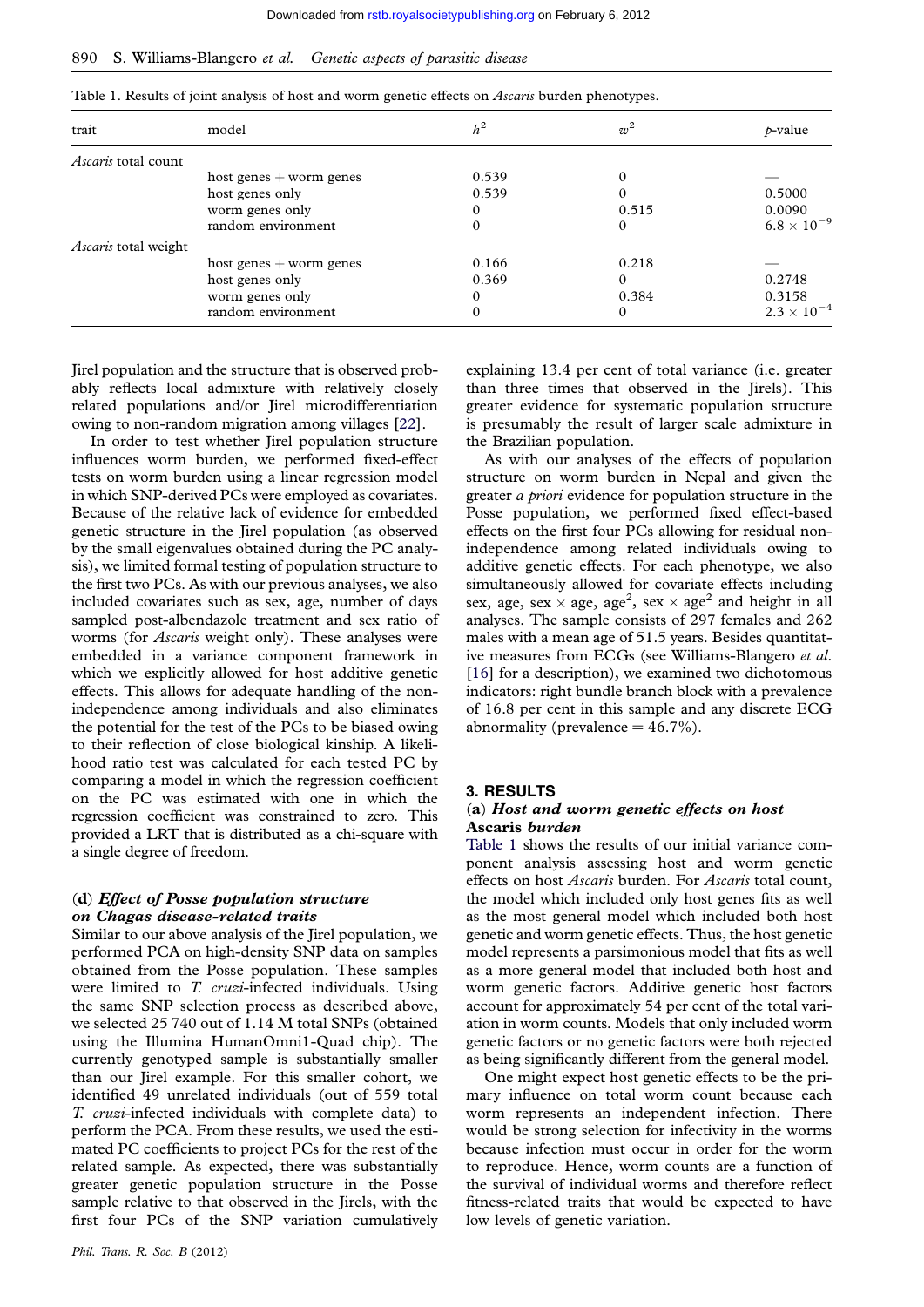| trait                      | model                  | $h^2$    |          | $\Lambda$ | $p$ -value            |
|----------------------------|------------------------|----------|----------|-----------|-----------------------|
| <i>Ascaris</i> total count |                        |          |          |           |                       |
|                            | host genes $+$ spatial | 0.272    | 0.096    | 3.92      |                       |
|                            | host genes only        | 0.397    | $\Omega$ | $\infty$  | $1.8\times10^{-4}$    |
|                            | spatial only           | 0        | 0.126    | 92.29     | 0.0292                |
|                            | random environment     | 0        | 0        | $\infty$  | $1.6 \times 10^{-22}$ |
| Ascaris total weight       |                        |          |          |           |                       |
|                            | host genes $+$ spatial | 0.151    | 0.095    | 6.791     |                       |
|                            | host genes only        | 0.369    | $\Omega$ | $\infty$  | $2.0 \times 10^{-4}$  |
|                            | spatial only           | $\Omega$ | 0.153    | 69.68     | 0.0811                |
|                            | random environment     | 0        | 0        | $\infty$  | $4.2\times10^{-12}$   |

Table 2. Results of joint analysis of host genetic effects and a random spatial component on Ascaris burden phenotypes.

A characteristic that is more likely to be influenced by worm genetic factors is total worm weight in the host, because weight variation in the common host environment is a characteristic associated with the worms themselves. For host worm burden as measured by *Ascaris* weight, models allowing for only worm genetic factors or only host genetic factors could not be rejected. However, the worm genetics only model fits slightly better than the host genetics model. The environmental model could be rejected. Thus, models with either host or worm genetic factors alone fit these data. However, in the general model in which both host and worm genetic factors were fit, these parameters seemed somewhat confounded, exhibiting an error correlation of  $-0.953$ . Examination of the structure of the data revealed some confounding between host and worm coefficient of relationships, indicating that worm genetic effects and host genetic effects are highly correlated.

## (b) Host genetic and spatial effects on host Ascaris burden

Table 2 shows the results of the variance component analysis using the combined host genetic/spatial process model. There were 1108 individuals in this analysis including 544 males and 564 females ranging in age from 3 to 85 (mean age  $= 26.1$  years). As with the prior analysis, covariate effects were simultaneously estimated.

For total Ascaris worm count, these analyses show that both a host genetic factor and a random spatial component are required to best fit the data. All nested models are rejected when compared with the more general model in which all three variance components are estimated. The estimate of the exponential decay parameter in the general model was 3.92 which suggests that the expected spatially varying correlation is halved by a distance of 0.177 km. In the general model, host genetics accounts for approximately 27.2 per cent  $(\pm 9.6\%)$  of the total variation in Ascaris worm count, whereas spatial factors account for an additional 9.6 per cent  $(\pm 4.1\%)$ . Thus, host genetic factors appear to be the single largest determinant of phenotypic variation. The observed spatial component may reflect the worm genetic component but this still remains to be resolved.

For worm burden as measured by total Ascaris weight, the data suggest that a spatial process alone can account for the observed variation. In fact, the

estimated decay parameter for the spatial process only model is very high (69.68), indicating very rapid decay and suggesting that the model has reduced to a basic household sharing model where correlations between individuals are only observed within household. However, such a model also is confounded by close biological relationships within households and therefore captures some host genetics along with local exposure or extremely rapidly decaying worm population structure.

# (c) Effect of Jirel population structure on host Ascaris worm burden

We examined the population structure of the Jirels agnostically using high-density SNP information. PCs are routinely used to remove confounding owing to latent population structure in genome-wide association studies [[23\]](#page-8-0). Here, however, we used the PCs as indicators of between-group genetic variation, and assessed whether or not the PCs of SNP covariation, which represent systematic axes of population structure, correlate with our measures of infection.

Our previous work in anthropological genetics has demonstrated that there is structuring in the Jirel population [\[10,11](#page-7-0),[21,22](#page-8-0)]. As noted earlier, the population is a hybrid population derived from Sunwars and Sherpas approximately 11 generations ago. We have demonstrated that there is genetic differentiation both between villages and between clans within the Jirel population.

In order to test whether Jirel population structure influences worm burden, we performed fixed effect tests on worm burden using a linear regression model in which the SNP-derived PCs were employed as covariates. Because of the relative lack of evidence for embedded genetic structure in the Jirel population as observed by the small eigenvalues obtained during the PCA, we limited formal testing of population structure to the first two PCs. As with our previous analyses, we included covariates such as sex, age, number of days sampled after treatment, and for the worm weight phenotype, within-host sex ratio of the worms was also considered as a covariate. These analyses were embedded in a variance component framework in which we explicitly allowed for host genetic effects.

The cumulative proportion of total genotypic variance explained by the first four PCs was 4.2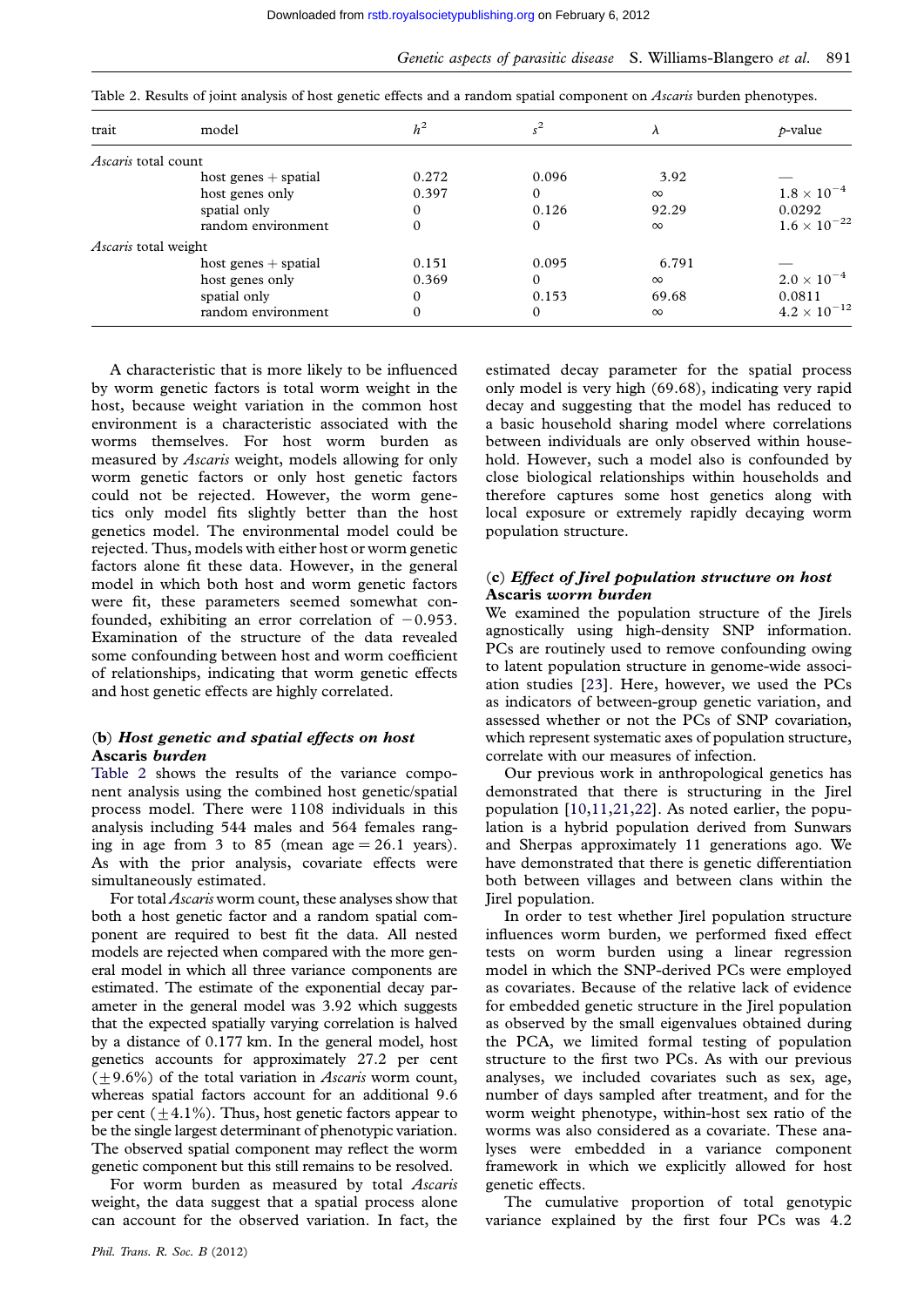| trait                     | $p$ -value PC1 | $p$ -value PC2 | $p$ -value PC3 | $p$ -value PC4 |
|---------------------------|----------------|----------------|----------------|----------------|
| diastolic blood pressure  | 0.1128         | 0.1474         | 0.3218         | 0.0431         |
| systolic blood pressure   | 0.7078         | 0.7645         | 0.3504         | 0.0521         |
| ORS interval              | 0.6387         | 0.5252         | 0.9191         | 0.2017         |
| PR interval               | 0.2080         | 0.0438         | 0.7936         | 0.3571         |
| OT interval               | 0.9249         | 0.8539         | 0.5878         | 0.1763         |
| ventricular rate          | 0.8386         | 0.9721         | 0.1133         | 0.3672         |
| abnormal ECG              | 0.6987         | 0.9643         | 0.2548         | 0.7386         |
| right bundle branch block | 0.5054         | 0.8779         | 0.7714         | 0.2365         |

Table 3. Effects of population structure on Chagas disease-related phenotypes.

per cent, consistent with the very flat distribution of variance across PCs. Despite this relatively slight stratification, both focal host Ascaris burden traits showed some evidence of being influenced by Jirel population structure. Host *Ascaris* total count was significantly influenced by the first PC ( $p = 0.01592$ ). It accounted for about 1.1 per cent of the total phenotypic variation in worm count. This estimate probably estimates latent between-group variation that is indexed by PC1. Given that the Jirels have been speculated to be an admixed population with genetic input from both Sherpas and Sunwars, admixture may be the source of this variation. This population structure-induced variance can be contrasted with the additive genetic heritability estimated simultaneously which was estimated to account for 47.4 per cent of the total phenotypic variation in worm count. Thus, genetic factors including both between- and within-group variation appear to be important influences on total worm burden. Similarly, host worm burden as assessed by total Ascaris weight also showed a significant relationship with the first PC (0.0128). Again, approximately 1.1 per cent of the phenotypic variation in Ascaris weight could be attributed to the population structure-induced genetic variation. Overall, these analyses suggest that some of the observed phenotypic variation in worm burden can be ascribed to underlying Jirel genetic structure.

These analyses then suggest that some of the observed phenotypic variation in worm burden can be ascribed to underlying genetic structure in the Jirel population reflective of some type of latent between-group variation. However, our results overall suggest that host genetic factors are more important than population structure factors in determining patterns of helminthic infection.

### (d) Effect of Posse population structure on Chagas disease-related traits

Table 3 shows the results of our analyses of Chagas disease-related traits in the Posse population and population structure as determined from the PCs of high-density SNP data. All traits were significantly heritable. Unlike our analysis of worm burden, we observed very little evidence for the effects of Posse population structure on our cardiac disease-related phenotypes. We observed nominally significant evidence for population structure effects only for diastolic blood pressure (for PC4,  $p = 0.043$ ) and for the ECG-derived parameter PR interval (for PC2,  $p =$ 0.044). Given the larger number of phenotypes and

the number of PCs, these marginal results would fail to achieve experiment-wide significance. Thus, even though there seems to be substantially more structure in the Brazilian sample, it appears that the underlying genetic structure variation within the Posse population is not important for the infectious disease traits under consideration.

## 4. DISCUSSION

The results of the analyses presented here demonstrate the value of considering population structure effects on variation in parasitic disease burden. Evidence for population structure effects may be informative for understanding the importance of genetic variation in the parasite itself. However, population structure effects on infectious disease burden are unpredictable. Even in two populations with known structuring, evidence for population structure effects on patterns of parasitic disease is limited. It is important to consider simultaneously the effects of population structure and of host and parasite variation in determining disease patters. Our results suggest that within-population host genetic factors are generally more important than host population structure factors in determining patterns of infectious disease.

We primarily view the observed population structure effects as reflective of underlying between-group genetic variation and hence would not expect between-group genetic variation to be a larger determinant than within-group genetic variation. In classical population genetic models, between-group genetic variation is expected to be proportional to within-group genetic variance, with the relationship being a scalar function of Wright's  $F_{ST}$  between the appropriate ancestral or current groups involved in gene flow. Even for major ethnic group differentiation, this parameter rarely is as large as 15 per cent of the within-group variation [[24\]](#page-8-0). In the Jirels, observed population structure effects are probably owing to the residual effects of differential admixture with relatively closely related ancestral populations including Sherpas and Sunwars. Additionally, the relative endogamy of Jirel villages [\[11](#page-7-0)[,25](#page-8-0)] and the non-randomness of clan-structured migration [\[21](#page-8-0)] lead to a second type of lesser microdifferentiation generating local betweengroup genetic differences. We appear to have observed some of this between-group genetic variation as relevant for our helminthic infection-related phenotypes.

In our Brazil study population, we fully expected to see larger admixture-related between-group genetic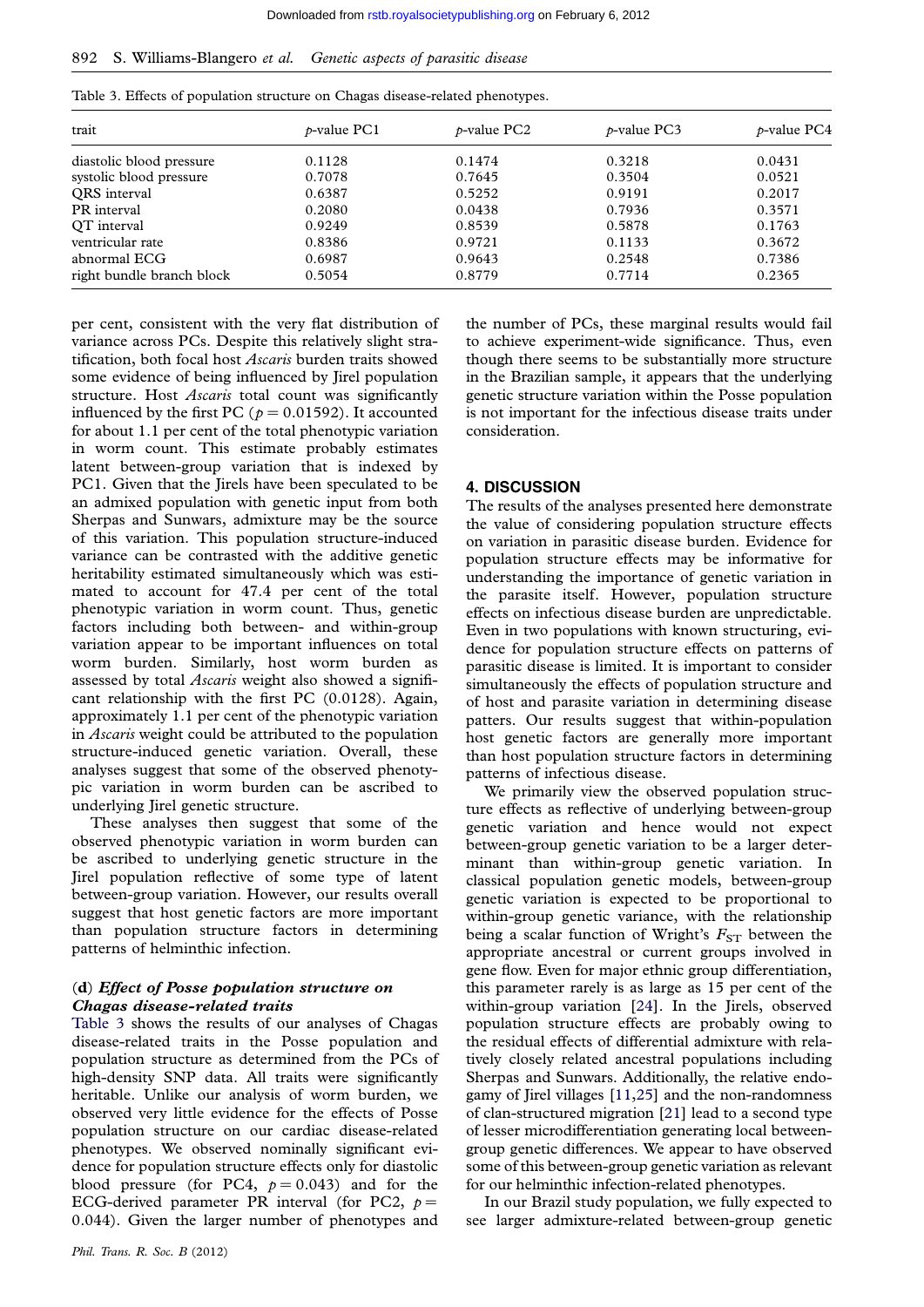<span id="page-7-0"></span>effects for our disease-related variables. The Brazilian population exhibits substantial admixture between local populations of very diverse ancestry including major African and Amerindian components against a European ancestral background. Our lack of finding major between-group genetic variation in Chagas disease-related phenotypes may suggest lack of differences in susceptibility/response to this infection across ethnic groups. However, there is still strong evidence for major within-group genetic variation influencing these phenotypes [9].

In this study, we have focused on genetic factors in aggregate, which is sometimes termed the polygenic component of phenotypic variation. Our variance component models incorporate aggregate additive genetic effects in both host and parasite populations (although sometimes very indirectly for the parasite population). However, the central goal of our ongoing studies of these two isolated human populations is the identification of specific host genes lying in the causal pathway of susceptibility to infection or the phenotypic response to infection. In fact, the high-density genetic markers that we use in this study were originally generated specifically to perform quantitative trait locus (QTL) localization for host genes influencing infection. Their primary use has been to track segments of DNA that are passed identical-by-descent across the generations in order to co-localize them with phenotypic variation. We have previously localized major QTLs influencing helminthic infections in the very large Jirel pedigree [6,7], including our continuing efforts to identify a major causal gene influencing Ascaris infection on chromosome 1. In general, we expect the underlying genes whose sequence variation leads to differential infection susceptibility or response to play major roles in immunological response to pathogens. However, we are still in the early days of causal gene identification although we are confident that the growing availability of inexpensive highthroughput next-generation sequencing will speed the pace of such discovery. Regardless of our longterm aims for uncovering the specific genes involved in differential response to infection, in this study, we focused on a secondary use of high-density genetic marker data that is generally employed to correct for the potentially adverse effects of latent population structure in gene localization studies. Thus, what is typically a nuisance factor in a study of within-group genetic variation becomes the focal factor in a study of between-group genetic variance.

We are grateful to the Jirel population of Nepal and the residents of the community of Posse, Brazil for their generous participation in our genetic research programmes. We thank Timothy J. Anderson for his comments and input. The work described in this study was supported by NIH grants nos. AI044406, AI037091, HL066480 and HL089849 to S.W.B., and MH059490 to J.B. The work was conducted in facilities supported by NIH grants nos. C06 RR17515 and C06 RR013556.

#### REFERENCES

1 Marquet, S., Abel, L., Hillaire, D., Dessein, H., Kalil, J., Feingold, J., Weissenbach, J. & Dessein, A. J. 1996 Genetic localization of a locus controlling intensity

of infection by Schistosoma mansoni on chromosome 5q31-q33. Nat. Genet. 14, 181–184. ([doi:10.1038/](http://dx.doi.org/10.1038/ng1096-181) [ng1096-181\)](http://dx.doi.org/10.1038/ng1096-181)

- 2 Zinn-Justin, A., Marquet, S., Hillaire, D., Dessein, A. & Abel, L. 2001 Genome search for additional loci controlling infection levels by Schistosoma mansoni. Am. J. Trop. Med. Hyg. 65, 754-758.
- 3 Dessein, A. J., Chevillard, C., Marquet, S., Henri, S., Hillaire, D. & Dessein, H. 2001 Genetics of parasitic infections. Drug Metab. Dispos. 29, 484 –488.
- 4 Williams-Blangero, S., VandeBerg, J. L., Blangero, J. & Teixeira, A. R. 1997 Genetic epidemiology of seropositivity for T. cruzi infection in rural Goiás, Brazil. Am. J. Trop. Med. Hyg. 57, 538-543.
- 5 Williams-Blangero, S., Subedi, J., Upadhayay, R. P., Manral, D. B., Rai, D. R., Jha, B., Robinson, R. S. & Blangero, J. 1999 Genetic analysis of susceptibility to infection with Ascaris lumbricoides. Am. J. Trop. Med. Hyg.  $60, 921 - 926$ .
- 6 Williams-Blangero, S., VandeBerg, J. L., Subedi, J., Aivaliotis, M. J., Rai, D. R., Upadhayay, R. P. & Blangero, J. 2002 Genes on chromosomes 1 and 13 have significant effects on Ascaris infection. Proc. Natl Acad. Sci. USA 99, 5533-5538. [\(doi:10.1073/pnas.082115999\)](http://dx.doi.org/10.1073/pnas.082115999)
- 7 Williams-Blangero, S., VandeBerg, J. L., Subedi, J., Jha, B., Dyer, T. D. & Blangero, J. 2008 Localization of multiple quantitative trait loci influencing susceptibility to infection with Ascaris lumbricoides. J. Infect. Dis. 197, 66–71. [\(doi:10.1086/524060\)](http://dx.doi.org/10.1086/524060)
- 8 Williams-Blangero, S., VandeBerg, J. L., Subedi, J., Jha, B., Dyer, T. D. & Blangero, J. 2008 Two quantitative trait loci influence whipworm (Trichuris trichiura) infection in a Nepalese population. *J. Infect. Dis.* 197, 1198-1203. [\(doi:10.1086/533493](http://dx.doi.org/10.1086/533493))
- 9 Williams-Blangero, S., VandeBerg, J. L., Blangero, J. & Correa-Oliveira, R. 2011 Genetic epidemiology of Chagas disease. Adv. Parasitol. 75, 147–167. [\(doi:10.](http://dx.doi.org/10.1016/B978-0-12-385863-4.00007-1) [1016/B978-0-12-385863-4.00007-1\)](http://dx.doi.org/10.1016/B978-0-12-385863-4.00007-1)
- 10 Williams-Blangero, S. & Blangero, J. 1989 Anthropometric variation and the genetic structure of the Jirels of Nepal. Hum. Biol.  $61$ ,  $1-12$ .
- 11 Williams-Blangero, S. 1990 Population structure of the Jirels: patterns of mate choice. Am. J. Phys. Anthropol. 82, 61–71. ([doi:10.1002/ajpa.1330820108\)](http://dx.doi.org/10.1002/ajpa.1330820108)
- 12 Williams-Blangero, S. & Blangero, J. 2006 Collection of pedigree data for genetic analysis in isolate populations. Hum. Biol. 78, 89–101. [\(doi:10.1353/hub.2006.0023](http://dx.doi.org/10.1353/hub.2006.0023))
- 13 Criscione, C. D. et al. 2007 Microsatellite markers for the human nematode parasite Ascaris lumbricoides: development and assessment of utility. *J. Parasitol.* 93, 704 –708. ([doi:10.1645/GE-1058R.1](http://dx.doi.org/10.1645/GE-1058R.1))
- 14 Criscione, C. D., Anderson, J. D., Sudimack, D., Subedi, J., Upadhayay, R. P., Jha, B., Williams, K. D., Williams-Blangero, S. & Anderson, T. J. 2010 Landscape genetics reveals focal transmission of a human macroparasite. PLoS Negl. Trop. Dis. 4, e665. ([doi:10.1371/journal.](http://dx.doi.org/10.1371/journal.pntd.0000665) [pntd.0000665](http://dx.doi.org/10.1371/journal.pntd.0000665))
- 15 Kirchhoff, L. V. 1999 American trypanosomiasis (Chagas' disease). In Tropical infectious diseases: principles, pathogens, and practice (eds R. L. Guerrant, D. H. Walker & P. F. Weller), pp. 785–796. New York, NY: Churchill Livingstone.
- 16 Williams-Blangero, S., Magalhaes, T., Rainwater, E., Blangero, J., Correa-Oliveira, R. & VandeBerg, J. L. 2007 Electrocardiographic characteristics in a population with high rates of seropositivity for Trypanosoma cruzi infection. Am. J. Trop. Med. Hyg. 77, 495–499.
- 17 Queller, D. C. & Goodnight, K. F. 1989 Estimating relatedness using genetic markers. Evolution 43, 258-275. ([doi:10.2307/2409206\)](http://dx.doi.org/10.2307/2409206)